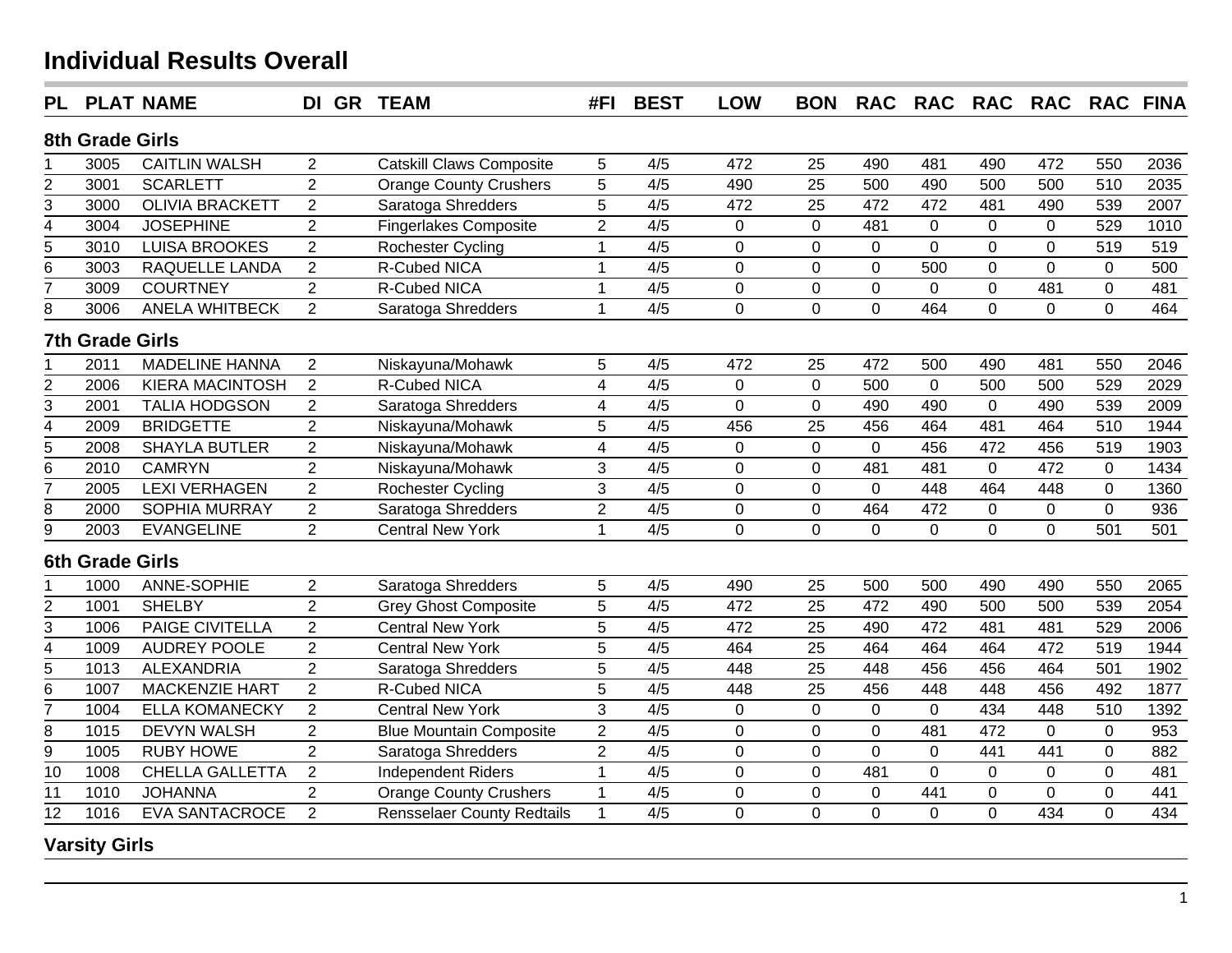| <b>PL</b>       |                  | <b>PLAT NAME</b>       | DI GR TEAM     |                                  | #FI                     | <b>BEST</b>      | <b>LOW</b>       | <b>BON</b>      | <b>RAC</b>       | <b>RAC</b>       | <b>RAC</b>       | <b>RAC</b>       | <b>RAC</b>     | <b>FINA</b>      |
|-----------------|------------------|------------------------|----------------|----------------------------------|-------------------------|------------------|------------------|-----------------|------------------|------------------|------------------|------------------|----------------|------------------|
|                 | $\overline{4}$   | <b>ERIN SMITH</b>      | $\overline{2}$ | R-Cubed NICA                     | 5                       | 4/5              | 575              | 25              | 575              | 575              | 575              | 575              | 625            | 2375             |
|                 | 6                | <b>TATIANA SANCHEZ</b> | $\overline{2}$ | Dave Jordan Racing Juniors       | 5                       | 4/5              | 556              | 25              | 556              | 556              | 565              | 565              | 614            | 2325             |
| $\frac{2}{3}$   | $\overline{3}$   | <b>ANDREA</b>          | $\overline{2}$ | Chenango Composite               | 5                       | 4/5              | 556              | 25              | 565              | 565              | 556              | 556              | 604            | 2315             |
| $\overline{4}$  | $\mathbf{1}$     | <b>HANNAH SULAS</b>    | $\overline{2}$ | Otsego Composite                 | 5                       | 4/5              | 539              | 25              | 539              | 547              | 547              | 547              | 585            | 2251             |
| $\overline{5}$  | $\overline{2}$   | <b>MAYA HEALEY</b>     | $\overline{2}$ | Niskayuna/Mohawk                 | 5                       | 4/5              | 531              | 25              | 547              | 531              | 539              | 539              | 594            | 2244             |
| $\overline{6}$  | $\overline{7}$   | <b>CHANTAL</b>         | $\overline{2}$ | <b>NYCranks Composite</b>        | 5                       | 4/5              | 523              | 25              | 523              | 539              | 523              | 531              | 567            | 2185             |
| $\overline{7}$  | 5                | <b>TYLER MIELKE</b>    | $\overline{2}$ | Pleasantville                    | $\overline{4}$          | 4/5              | $\mathbf 0$      | $\overline{0}$  | 531              | $\mathbf{0}$     | 531              | 523              | 576            | 2161             |
|                 | <b>JV Girls</b>  |                        |                |                                  |                         |                  |                  |                 |                  |                  |                  |                  |                |                  |
| 1               | 123              | <b>LILLIANA</b>        | $\overline{2}$ | Niskayuna/Mohawk                 | 5                       | 4/5              | $\mathbf 0$      | 25              | Upgrad           | 540              | 540              | 540              | 590            | 2235             |
| $\overline{2}$  | 109              | <b>AGATHA RYAN</b>     | $\overline{2}$ | <b>Catskill Claws Composite</b>  | $\overline{5}$          | $\overline{4/5}$ | $\overline{521}$ | $\overline{25}$ | 530              | $\overline{521}$ | $\overline{521}$ | 530              | 579            | 2185             |
| $\overline{3}$  | $\overline{121}$ | <b>OLIVIA GUZZO</b>    | $\overline{2}$ | Niskayuna/Mohawk                 | $\overline{5}$          | 4/5              | 512              | $\overline{25}$ | 540              | 512              | 512              | 512              | 541            | 2130             |
| $\frac{4}{5}$   | 101              | <b>LEAH WYCKOFF</b>    | $\overline{2}$ | Otsego Composite                 | $\overline{5}$          | 4/5              | 496              | $\overline{25}$ | 504              | 496              | 496              | $\overline{521}$ | 550            | 2096             |
|                 | 118              | <b>EDAN PAGGY</b>      | $\overline{2}$ | <b>Independent Riders</b>        | $\overline{4}$          | 4/5              | $\mathbf 0$      | $\mathbf 0$     | 521              | 504              | 504              | $\mathbf 0$      | 559            | 2088             |
| $\overline{6}$  | 116              | <b>EMMA JARL</b>       | $\overline{2}$ | Pleasantville                    | $\overline{\mathbf{4}}$ | 4/5              | $\mathbf 0$      | $\pmb{0}$       | $\pmb{0}$        | 530              | 530              | 454              | 569            | 2083             |
| $\overline{7}$  | 117              | <b>KARLYNNE</b>        | $\overline{2}$ | R-Cubed NICA                     | $\overline{\mathbf{4}}$ | 4/5              | $\mathbf 0$      | $\mathbf 0$     | 474              | $\mathbf 0$      | 481              | 504              | 532            | 1991             |
| $\overline{8}$  | 113              | <b>SAYRE CONNORS</b>   | $\overline{2}$ | Otsego Composite                 | $\overline{4}$          | 4/5              | $\overline{0}$   | $\overline{0}$  | $\overline{0}$   | 474              | 460              | 481              | 500            | 1915             |
| $\overline{9}$  | 122              | <b>MADISON</b>         | $\overline{2}$ | <b>Galena Growlers Composite</b> | $\sqrt{5}$              | 4/5              | 454              | 25              | 454              | 454              | 454              | 474              | 493            | 1900             |
| $\overline{10}$ | 104              | <b>TRINITY TAYLOR</b>  | $\overline{2}$ | <b>R-Cubed NICA</b>              | $\overline{4}$          | 4/5              | $\overline{0}$   | $\overline{0}$  | 467              | 467              | 474              | $\overline{0}$   | 486            | 1894             |
| $\overline{11}$ | 115              | <b>GRETA MERRILL</b>   | $\overline{2}$ | Niskayuna/Mohawk                 | $\overline{\mathbf{4}}$ | 4/5              | $\overline{0}$   | $\overline{0}$  | 448              | $\mathbf{0}$     | 448              | 488              | 508            | 1892             |
| $\overline{12}$ | 110              | <b>ELIZABETH</b>       | $\overline{2}$ | Pleasantville                    | $\overline{\mathbf{4}}$ | 4/5              | $\overline{0}$   | $\mathbf 0$     | 460              | 460              | 0                | 460              | 479            | 1859             |
| $\overline{13}$ | 112              | <b>JORDAN FRANK</b>    | $\overline{2}$ | Niskayuna/Mohawk                 | 5                       | 4/5              | 436              | 25              | 442              | 436              | 436              | 467              | 465            | 1835             |
| $\overline{14}$ | 105              | <b>LYLA</b>            | $\overline{2}$ | <b>ETR Composite</b>             | 3                       | 4/5              | 0                | $\mathbf 0$     | 496              | 481              | 0                | $\mathbf 0$      | 524            | 1501             |
| 15              | 124              | <b>EMMA BROOKS</b>     | $\overline{2}$ | Galena Growlers Composite        | 3                       | 4/5              | $\mathbf 0$      | $\mathbf 0$     | $\mathbf 0$      | 448              | 467              | $\mathbf{0}$     | 516            | 1431             |
| $\overline{16}$ | 100              | <b>MCKENNA</b>         | $\overline{2}$ | Rochester Cycling                | $\overline{3}$          | 4/5              | $\overline{0}$   | $\mathbf 0$     | $\mathbf 0$      | 442              | 442              | 448              | $\mathbf 0$    | 1332             |
| $\overline{17}$ | 111              | <b>ELISE CORBIN</b>    | $\overline{2}$ | Niskayuna/Mohawk                 | $\overline{2}$          | 4/5              | 0                | $\mathbf 0$     | $\mathbf 0$      | $\mathbf 0$      | 488              | 496              | 0              | 984              |
| $\overline{18}$ | 102              | <b>LIVI MIELKE</b>     | $\overline{2}$ | Pleasantville                    | $\mathbf{1}$            | 4/5              | $\overline{0}$   | $\mathbf 0$     | $\overline{512}$ | $\mathbf 0$      | 0                | $\mathbf 0$      | $\overline{0}$ | $\overline{512}$ |
| $\overline{19}$ | 114              | <b>CORINNE FURNISS</b> | $\overline{2}$ | Pleasantville                    | $\mathbf{1}$            | 4/5              | $\overline{0}$   | $\mathbf 0$     | 488              | $\mathbf 0$      | 0                | $\mathbf 0$      | $\overline{0}$ | 488              |
| $\overline{19}$ | $\overline{125}$ | <b>HANNAH</b>          | $\overline{2}$ | <b>Independent Riders</b>        | $\mathbf{1}$            | 4/5              | $\mathbf 0$      | $\mathbf 0$     | $\mathbf 0$      | 488              | 0                | $\pmb{0}$        | 0              | 488              |
| $\overline{21}$ | 103              | <b>SOPHIA FERRIS</b>   | $\overline{2}$ | Pleasantville                    | $\mathbf{1}$            | 4/5              | $\overline{0}$   | $\overline{0}$  | 481              | $\mathbf 0$      | $\overline{0}$   | $\mathbf 0$      | $\overline{0}$ | 481              |
| $\overline{22}$ | 126              | <b>ELLA MORONEY</b>    | $\overline{2}$ | Pleasantville                    | $\mathbf{1}$            | 4/5              | 472              | $\mathbf 0$     |                  |                  |                  |                  | 472            | 472              |
|                 |                  | <b>Sophomore Girls</b> |                |                                  |                         |                  |                  |                 |                  |                  |                  |                  |                |                  |
|                 | 404              | <b>MAGGIE WU</b>       | $\overline{2}$ | <b>NYCranks Composite</b>        | 5                       | 4/5              | 464              | 25              | 500              | 500              | 464              | 500              | 550            | 2075             |
|                 | 400              | <b>DELIA MEMMER</b>    | $\overline{2}$ | Watervile Mountain Bike          | 5                       | 4/5              | 472              | 25              | 472              | 490              | 500              | 481              | 519            | 2015             |
| $\frac{2}{3}$   | 405              | <b>EMMA MITCHELL</b>   | $\overline{2}$ | R-Cubed NICA                     | $\overline{\mathbf{4}}$ | 4/5              | $\mathbf 0$      | $\mathbf 0$     | 490              | $\mathbf{0}$     | 490              | 490              | 539            | 2009             |
| $\overline{4}$  | 402              | <b>LILY GALLUCCIO</b>  | $\overline{2}$ | R-Cubed NICA                     | 5                       | 4/5              | 472              | 25              | 481              | 481              | 481              | 472              | 529            | 1997             |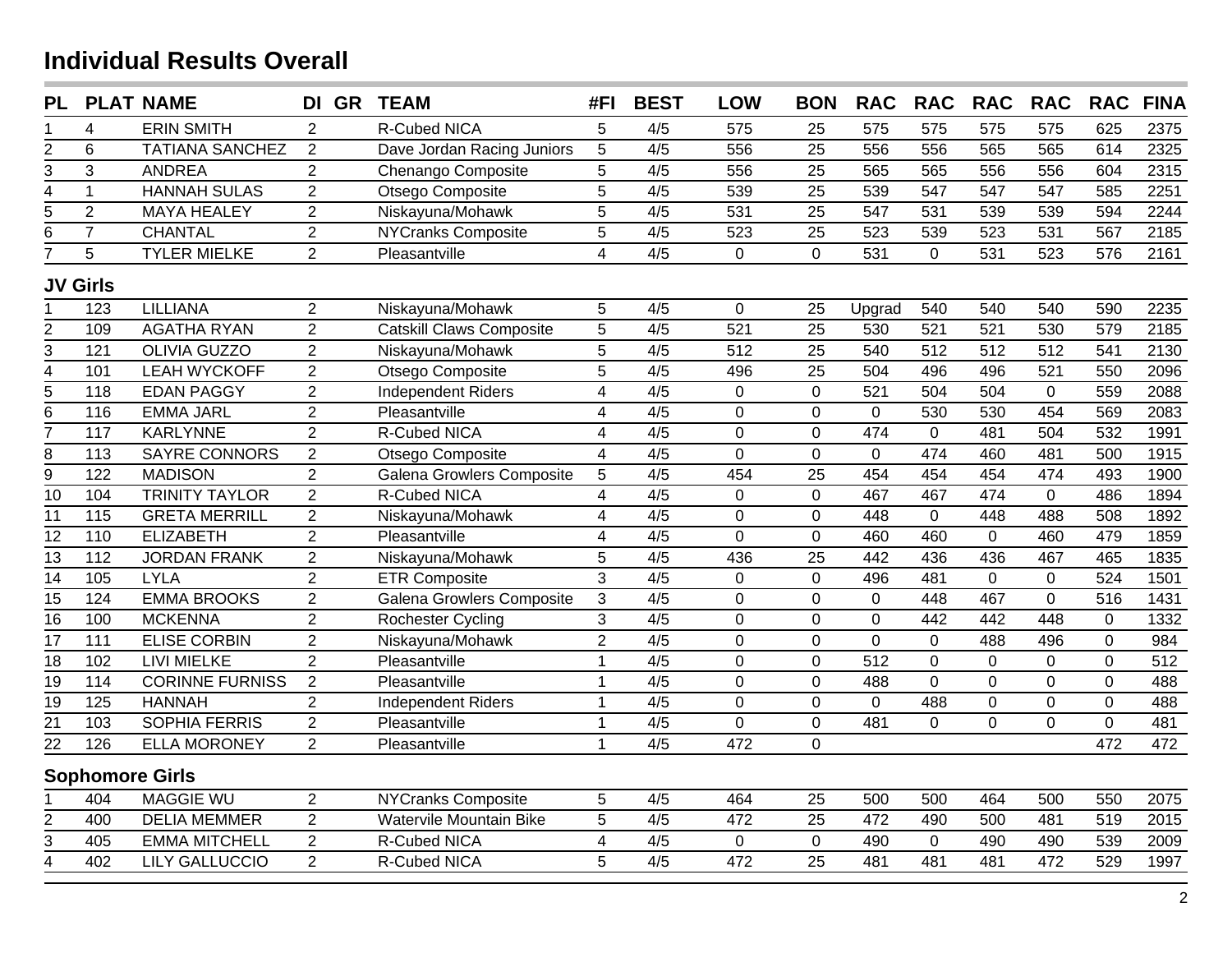| <b>PL</b>                   |                       | <b>PLAT NAME</b>       | DI GR          | <b>TEAM</b>                     | #FI                     | <b>BEST</b>      | <b>LOW</b>       | <b>BON</b>       | <b>RAC</b>     | <b>RAC</b>     | <b>RAC</b>       | <b>RAC</b>       | <b>RAC</b>       | <b>FINA</b> |
|-----------------------------|-----------------------|------------------------|----------------|---------------------------------|-------------------------|------------------|------------------|------------------|----------------|----------------|------------------|------------------|------------------|-------------|
| 5                           | 401                   | <b>VIDA</b>            | $\overline{2}$ | Chenango Composite              | 4                       | 4/5              | 0                | 0                | 464            | 472            | 472              | 464              | $\Omega$         | 1872        |
| $\overline{6}$              | 406                   | <b>NATALIE</b>         | $\overline{2}$ | Rochester Cycling               | $\overline{\mathbf{4}}$ | $\overline{4/5}$ | $\overline{0}$   | $\overline{0}$   | $\mathbf 0$    | 456            | 456              | 448              | $\overline{510}$ | 1870        |
| 7                           | 403                   | <b>LOUISA</b>          | $\overline{2}$ | <b>NYCranks Composite</b>       | $\overline{2}$          | 4/5              | $\overline{0}$   | $\mathbf 0$      | $\overline{0}$ | 464            | $\mathbf 0$      | 456              | $\Omega$         | 920         |
|                             | <b>Freshman Girls</b> |                        |                |                                 |                         |                  |                  |                  |                |                |                  |                  |                  |             |
|                             | 703                   | <b>AMBER TRAVIS</b>    | $\overline{2}$ | R-Cubed NICA                    | 5                       | 4/5              | 472              | 25               | 472            | 490            | 500              | 490              | 550              | 2055        |
|                             | $\overline{704}$      | <b>KATHRYN SMITH</b>   | $\overline{2}$ | R-Cubed NICA                    | $\overline{5}$          | 4/5              | 472              | $\overline{25}$  | 481            | 472            | 490              | 500              | 539              | 2035        |
| $\frac{2}{3}$               | 705                   | <b>JANNEKE BAKS</b>    | $\overline{2}$ | <b>Hudson Valley Velocity</b>   | $\overline{5}$          | 4/5              | 481              | 25               | 490            | 500            | 481              | 481              | 529              | 2025        |
|                             | 700                   | <b>ERIN FILLION</b>    | $\overline{2}$ | Saratoga Shredders              | $\overline{5}$          | 4/5              | 434              | $\overline{25}$  | 434            | 441            | 464              | 472              | $\overline{510}$ | 1912        |
| $\frac{4}{5}$ $\frac{1}{6}$ | 706                   | <b>CHARLIE VADNAI</b>  | $\overline{2}$ | <b>ETR Composite</b>            | $\overline{4}$          | 4/5              | 0                | $\mathbf 0$      | 448            | 464            | 472              | $\mathbf 0$      | 519              | 1903        |
|                             | 708                   | <b>CHENOA</b>          | $\overline{2}$ | <b>NYCranks Composite</b>       | $\overline{\mathbf{4}}$ | 4/5              | $\mathbf 0$      | $\mathbf 0$      | 441            | 448            | $\mathbf 0$      | 464              | 501              | 1854        |
| $\overline{7}$              | 709                   | <b>EMMA MURRAY</b>     | $\overline{2}$ | Saratoga Shredders              | $\overline{2}$          | 4/5              | $\mathbf 0$      | $\mathbf 0$      | 456            | 481            | $\mathbf 0$      | $\mathbf 0$      | $\mathbf 0$      | 937         |
| $\overline{8}$              | 707                   | <b>RUTH SEIDEL</b>     | $\overline{2}$ | <b>ETR Composite</b>            | $\overline{2}$          | $\overline{4/5}$ | $\mathbf 0$      | $\mathbf 0$      | 464            | 456            | $\overline{0}$   | $\mathbf 0$      | $\mathbf{0}$     | 920         |
| $\overline{9}$              | 713                   | <b>ASHLEY AVILA</b>    | $\overline{2}$ | Longwood High School            | $\overline{2}$          | 4/5              | $\overline{0}$   | $\mathbf 0$      | 427            | $\mathbf 0$    | 456              | $\mathbf 0$      | $\overline{0}$   | 883         |
| $\overline{10}$             | 710                   | LILLIANA               | $\overline{2}$ | Niskayuna/Mohawk                | $\mathbf{1}$            | 4/5              | $\mathbf 0$      | $\mathbf 0$      | 500            | $\mathbf 0$    | $\boldsymbol{0}$ | $\mathbf 0$      | $\mathbf{0}$     | 500         |
| 11                          | 701                   | <b>LAURYN LYNCH</b>    | $\overline{2}$ | Saratoga Shredders              | $\mathbf{1}$            | 4/5              | $\overline{0}$   | $\overline{0}$   | $\Omega$       | $\overline{0}$ | $\overline{0}$   | 456              | $\mathbf{0}$     | 456         |
|                             | 8th Grade Boys        |                        |                |                                 |                         |                  |                  |                  |                |                |                  |                  |                  |             |
|                             | 6026                  | <b>AIDEN SCHINDLER</b> | $\overline{2}$ | Pleasantville                   | 5                       | 4/5              | 500              | 25               | 500            | 500            | 500              | 500              | 550              | 2075        |
| $\overline{c}$              | 6034                  | <b>OSKAR ZORN</b>      | $\overline{2}$ | <b>Grey Ghost Composite</b>     | $\overline{5}$          | 4/5              | 456              | $\overline{25}$  | 456            | 456            | 481              | 490              | 539              | 1991        |
| $\overline{3}$              | 6013                  | <b>TYLER</b>           | $\overline{2}$ | <b>Catskill Claws Composite</b> | 5                       | 4/5              | 408              | 25               | 441            | 441            | 408              | 456              | 519              | 1882        |
| $\overline{4}$              | 6037                  | <b>LIAM INGLESTON</b>  | $\overline{2}$ | Niskayuna/Mohawk                | 5                       | 4/5              | 420              | 25               | 464            | 420            | 456              | 441              | 484              | 1870        |
| $\overline{5}$              | 6017                  | <b>SANTIAGO</b>        | $\overline{2}$ | <b>NYCranks Composite</b>       | 5                       | 4/5              | 385              | 25               | 448            | 427            | 385              | 464              | 492              | 1856        |
| $\overline{6}$              | 6027                  | <b>JACOB ANDERSON</b>  | $\overline{2}$ | Pleasantville                   | 4                       | 4/5              | $\overline{0}$   | $\mathbf 0$      | 434            | 464            | $\mathbf 0$      | 472              | 476              | 1846        |
| $\overline{7}$              | 6021                  | <b>JASON WELLS</b>     | $\overline{2}$ | Niskayuna/Mohawk                | $\overline{5}$          | 4/5              | 427              | $\overline{25}$  | 427            | 472            | 448              | 427              | 460              | 1832        |
| $\overline{8}$              | 6028                  | <b>BRAYDEN HART</b>    | $\overline{2}$ | R-Cubed NICA                    | 5                       | 4/5              | 402              | $\overline{25}$  | 402            | 414            | 427              | 420              | 425              | 1711        |
| $\overline{9}$              | 6003                  | <b>BRENDAN</b>         | $\overline{2}$ | Otsego Composite                | $\overline{\mathbf{4}}$ | 4/5              | 0                | $\boldsymbol{0}$ | $\overline{0}$ | 375            | 420              | 434              | 468              | 1697        |
| $\overline{10}$             | 6022                  | <b>MATTHEW VIAN</b>    | $\overline{2}$ | Niskayuna/Mohawk                | $\overline{4}$          | 4/5              | $\overline{0}$   | $\overline{0}$   | 420            | 396            | 414              | $\pmb{0}$        | 439              | 1669        |
| $\overline{11}$             | 6011                  | <b>GRANT BROWN</b>     | $\overline{2}$ | <b>Catskill Claws Composite</b> | $\overline{\mathbf{4}}$ | 4/5              | $\overline{0}$   | $\overline{0}$   | 414            | $\pmb{0}$      | 402              | 414              | 432              | 1662        |
| $\overline{12}$             | 6015                  | <b>JASPER HANCE</b>    | $\overline{2}$ | <b>Catskill Claws Composite</b> | 5                       | 4/5              | $\overline{375}$ | $\overline{25}$  | 375            | 385            | 396              | 385              | 389              | 1580        |
| $\overline{13}$             | 6014                  | <b>ELI DESROCHERS</b>  | $\overline{2}$ | <b>Catskill Claws Composite</b> | $\overline{\mathbf{4}}$ | 4/5              | $\Omega$         | $\mathbf 0$      | 390            | $\mathbf 0$    | 352              | 402              | 413              | 1557        |
| $\overline{14}$             | 6012                  | <b>AXEL JUERGENS</b>   | $\overline{2}$ | Catskill Claws Composite        | 5                       | 4/5              | 348              | $\overline{25}$  | 365            | 360            | 348              | 360              | 407              | 1517        |
| $\overline{15}$             | 6002                  | <b>MASON CAMPBELL</b>  | $\overline{2}$ | Otsego Composite                | $\overline{5}$          | 4/5              | 344              | 25               | 380            | 365            | 344              | 365              | 379              | 1514        |
| $\overline{16}$             | 6032                  | PAOLO MARKLEY          | $\overline{2}$ | <b>Central New York</b>         | 3                       | 4/5              | 0                | $\mathbf 0$      | $\mathbf 0$    | 490            | 472              | $\pmb{0}$        | 529              | 1491        |
| $\overline{17}$             | 6030                  | <b>CARTER RODAK</b>    | $\overline{2}$ | <b>Central New York</b>         | $\overline{3}$          | 4/5              | $\mathbf 0$      | $\mathbf 0$      | $\pmb{0}$      | 481            | 490              | $\boldsymbol{0}$ | 510              | 1481        |
| $\overline{17}$             | 6039                  | <b>TYLER DAMMS</b>     | $\overline{2}$ | <b>Catskill Claws Composite</b> | $\overline{\mathbf{4}}$ | 4/5              | $\mathbf 0$      | $\mathbf 0$      | 370            | 352            | $\boldsymbol{0}$ | 375              | 384              | 1481        |
| $\overline{19}$             | 6016                  | <b>ALEX DENNIS</b>     | $\overline{2}$ | Galena Growlers Composite       | 4                       | 4/5              | $\mathbf 0$      | $\overline{0}$   | 360            | 348            | 0                | 356              | 374              | 1438        |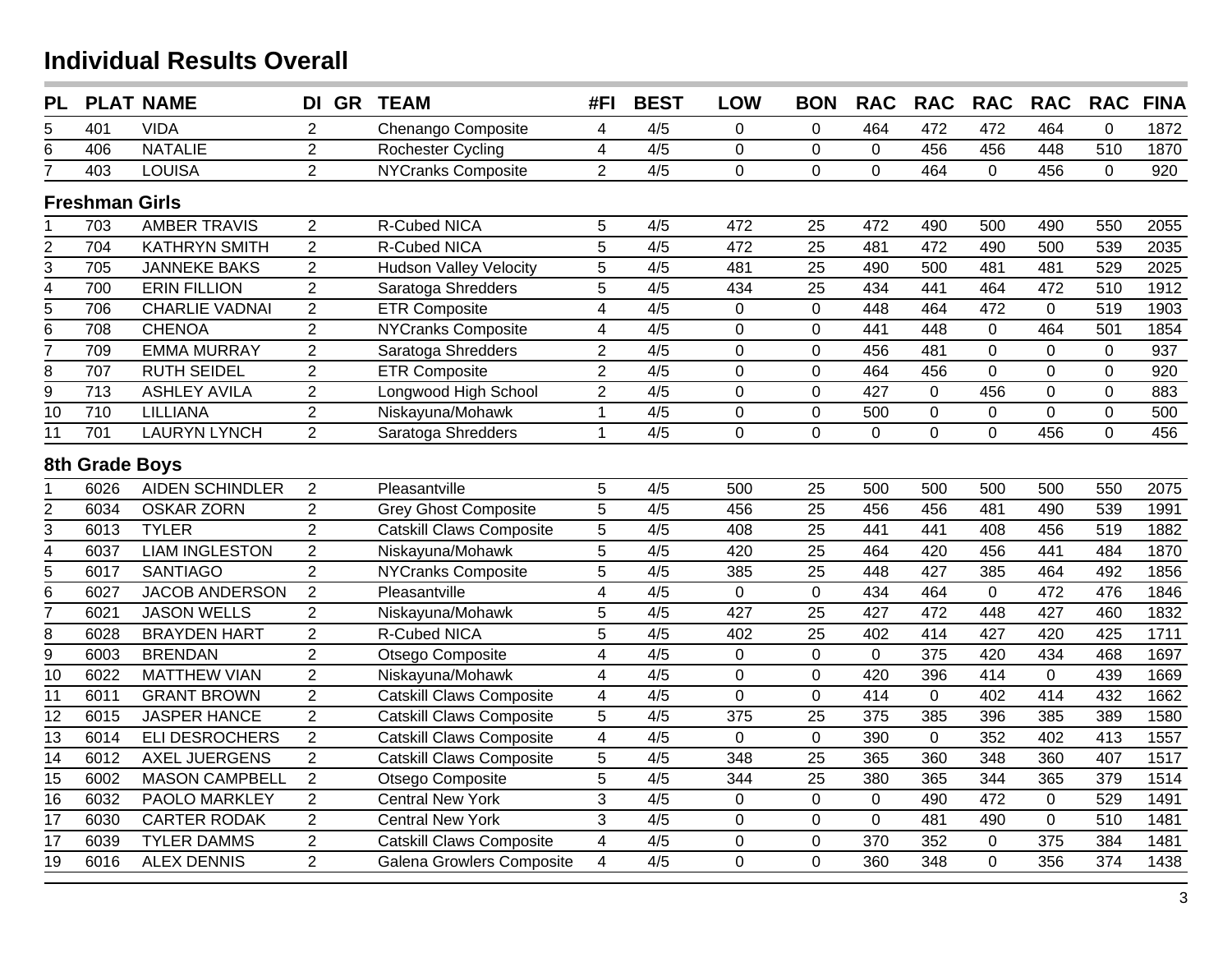| <b>PL</b>                          |                       | <b>PLAT NAME</b>       | DI GR          | <b>TEAM</b>                     | #FI                     | <b>BEST</b>      | <b>LOW</b>     | <b>BON</b>       | <b>RAC</b>     | <b>RAC</b>     | <b>RAC</b>     | <b>RAC</b>     | <b>RAC</b>     | <b>FINA</b> |
|------------------------------------|-----------------------|------------------------|----------------|---------------------------------|-------------------------|------------------|----------------|------------------|----------------|----------------|----------------|----------------|----------------|-------------|
| 20                                 | 6000                  | <b>DANIEL HANCOCK</b>  | 2              | Saratoga Shredders              | 3                       | 4/5              | 0              | 0                | $\overline{0}$ | 448            | 441            | 448            | $\Omega$       | 1337        |
| $\overline{21}$                    | 6018                  | <b>DAVID BERNSTEIN</b> | 2              | <b>NYCranks Composite</b>       | 3                       | $\overline{4/5}$ | $\overline{0}$ | $\overline{0}$   | 481            | 434            | $\overline{0}$ | $\Omega$       | 419            | 1334        |
| $\overline{22}$                    | 6019                  | <b>ANDRE WALKER</b>    | $\overline{2}$ | <b>NYCranks Composite</b>       | 3                       | $\overline{4/5}$ | $\overline{0}$ | $\overline{0}$   | 408            | 380            | 0              | 408            | $\mathbf 0$    | 1196        |
| $\overline{23}$                    | 6024                  | <b>LOCHLAN</b>         | $\overline{2}$ | Niskayuna/Mohawk                | 3                       | 4/5              | $\mathbf 0$    | $\overline{0}$   | $\mathbf 0$    | 370            | $\overline{0}$ | 390            | 395            | 1155        |
| $\overline{24}$                    | 6020                  | <b>WALTER</b>          | $\overline{2}$ | Niskayuna/Mohawk                | 3                       | 4/5              | $\mathbf 0$    | $\mathbf 0$      | 0              | 356            | 360            | 396            | $\mathbf 0$    | 1112        |
| $\frac{25}{26}$                    | 6023                  | <b>COILLIN FISK</b>    | $\overline{2}$ | Niskayuna/Mohawk                | 3                       | 4/5              | $\mathbf 0$    | $\mathbf 0$      | 385            | $\mathbf 0$    | 356            | 370            | $\overline{0}$ | 1111        |
|                                    | 6025                  | <b>CASCO GENDROU</b>   | $\overline{2}$ | Rochester Cycling               | $\overline{2}$          | 4/5              | $\mathbf 0$    | $\mathbf 0$      | $\mathbf 0$    | $\mathbf 0$    | $\mathbf 0$    | 481            | 501            | 982         |
| $\frac{1}{27}$                     | 6001                  | <b>ETHAN WALSH</b>     | $\overline{2}$ | <b>Blue Mountain Composite</b>  | $\overline{2}$          | $\overline{4/5}$ | 0              | $\mathbf 0$      | 490            | $\mathbf 0$    | 464            | $\mathbf 0$    | $\mathbf{0}$   | 954         |
|                                    | 6042                  | <b>JASON MARINO</b>    | $\overline{2}$ | <b>Blue Mountain Composite</b>  | $\overline{2}$          | 4/5              | $\overline{0}$ | $\overline{0}$   | $\mathbf 0$    | 402            | 390            | $\mathbf 0$    | $\Omega$       | 792         |
|                                    | 6043                  | <b>THEO FEURY</b>      | $\overline{2}$ | Otsego Composite                | $\overline{2}$          | 4/5              | $\mathbf 0$    | $\boldsymbol{0}$ | $\pmb{0}$      | $\mathbf 0$    | 375            | $\mathbf 0$    | 401            | 776         |
| $\frac{28}{29}$<br>$\frac{29}{30}$ | 6007                  | <b>BRAYDEN</b>         | $\overline{2}$ | R-Cubed NICA                    | $\overline{2}$          | 4/5              | $\mathbf 0$    | $\pmb{0}$        | $\mathbf 0$    | $\pmb{0}$      | 370            | 380            | 0              | 750         |
| $\overline{31}$                    | 6036                  | <b>JOHN OLOUGHLIN</b>  | 2              | Niskayuna/Mohawk                | $\mathbf{1}$            | 4/5              | $\mathbf 0$    | $\mathbf 0$      | 472            | $\mathbf 0$    | $\mathbf 0$    | $\mathbf 0$    | $\overline{0}$ | 472         |
| $\overline{32}$                    | 6010                  | <b>ROWAN RUDNICK</b>   | 2              | <b>Central New York</b>         | $\mathbf{1}$            | 4/5              | $\overline{0}$ | $\mathbf 0$      | $\mathbf 0$    | $\mathbf 0$    | $\mathbf 0$    | $\mathbf 0$    | 453            | 453         |
| $\frac{33}{34}$                    | 6009                  | <b>SAM HERBER</b>      | $\overline{2}$ | <b>Central New York</b>         | $\mathbf{1}$            | $\overline{4/5}$ | $\mathbf 0$    | $\mathbf 0$      | $\mathbf 0$    | $\mathbf 0$    | $\overline{0}$ | $\overline{0}$ | 446            | 446         |
|                                    | 6004                  | <b>HENRY SCHELLER</b>  | $\overline{c}$ | Pleasantville                   | $\mathbf{1}$            | 4/5              | $\overline{0}$ | $\boldsymbol{0}$ | $\pmb{0}$      | $\overline{0}$ | 434            | $\overline{0}$ | $\mathbf{0}$   | 434         |
| $\overline{35}$                    | 6041                  | <b>REED LUDWIG</b>     | $\overline{2}$ | <b>NYCranks Composite</b>       | $\mathbf{1}$            | 4/5              | $\mathbf 0$    | $\boldsymbol{0}$ | $\pmb{0}$      | 408            | $\mathbf 0$    | $\mathbf 0$    | $\mathbf 0$    | 408         |
| $\frac{1}{36}$                     | 6008                  | <b>SHANE YESS</b>      | $\overline{2}$ | <b>Hudson Valley Velocity</b>   | $\mathbf{1}$            | 4/5              | $\mathbf 0$    | $\pmb{0}$        | 396            | $\mathbf 0$    | $\mathbf 0$    | $\mathbf 0$    | $\mathbf 0$    | 396         |
| $\overline{37}$                    | 6040                  | APOLLO ALVAREZ         | $\overline{2}$ | <b>Blue Mountain Composite</b>  | $\mathbf{1}$            | $\overline{4/5}$ | $\mathbf 0$    | $\mathbf 0$      | $\mathbf 0$    | 390            | $\overline{0}$ | $\mathbf 0$    | $\overline{0}$ | 390         |
| $\overline{38}$                    | 6033                  | <b>NICK BRYCH</b>      | $\overline{2}$ | Watervile Mountain Bike         | $\mathbf{1}$            | 4/5              | 0              | $\mathbf 0$      | $\mathbf 0$    | $\mathsf 0$    | 380            | $\mathbf 0$    | $\overline{0}$ | 380         |
| $\overline{39}$                    | 6038                  | ZACH HAVERKAMP         | $\overline{2}$ | R-Cubed NICA                    | $\mathbf{1}$            | 4/5              | $\overline{0}$ | $\overline{0}$   | $\overline{0}$ | $\overline{0}$ | 365            | $\overline{0}$ | $\Omega$       | 365         |
|                                    | <b>7th Grade Boys</b> |                        |                |                                 |                         |                  |                |                  |                |                |                |                |                |             |
|                                    | 5019                  | <b>SYLVAN</b>          | $\overline{2}$ | <b>Catskill Claws Composite</b> | 5                       | 4/5              | 500            | 25               | 500            | 500            | 500            | 500            | 550            | 2075        |
| $rac{2}{3}$                        | 5008                  | <b>RILEY HIGGINS</b>   | $\overline{2}$ | R-Cubed NICA                    | $\overline{5}$          | 4/5              | 481            | 25               | 490            | 490            | 481            | 481            | 539            | 2025        |
|                                    | 5028                  | <b>CAMERON</b>         | $\overline{2}$ | R-Cubed NICA                    | $\overline{5}$          | 4/5              | 481            | $\overline{25}$  | 481            | 481            | 490            | 490            | 529            | 2015        |
| $\frac{4}{5}$                      | 5027                  | <b>AIDEN SLOAN</b>     | $\overline{2}$ | R-Cubed NICA                    | $\overline{5}$          | 4/5              | 472            | 25               | 472            | 472            | 472            | 472            | 519            | 1960        |
|                                    | 5000                  | <b>CARSON WALKER</b>   | $\overline{2}$ | Saratoga Shredders              | $\overline{5}$          | 4/5              | 434            | $\overline{25}$  | 464            | 464            | 456            | 434            | 510            | 1919        |
| $\overline{6}$                     | 5025                  | <b>EMMETT</b>          | $\overline{2}$ | <b>Blue Mountain Composite</b>  | $\overline{4}$          | 4/5              | $\mathbf 0$    | $\mathbf{0}$     | $\mathbf 0$    | 456            | 464            | 456            | 460            | 1836        |
| 7                                  | 5023                  | <b>JUSTIN COLT</b>     | $\overline{2}$ | <b>Orange County Crushers</b>   | $\overline{5}$          | 4/5              | 427            | $\overline{25}$  | 434            | 448            | 441            | 427            | 484            | 1832        |
| 8                                  | 5026                  | <b>HARRISON</b>        | $\overline{2}$ | Pleasantville                   | $\overline{\mathbf{4}}$ | 4/5              | $\mathbf 0$    | $\mathbf 0$      | $\mathbf 0$    | 441            | 448            | 448            | 468            | 1805        |
| $\overline{9}$                     | 5001                  | <b>ANTON GVOZDEV</b>   | $\overline{2}$ | Saratoga Shredders              | 4                       | 4/5              | $\overline{0}$ | $\mathbf 0$      | 420            | $\mathbf 0$    | 380            | 464            | 492            | 1756        |
| 10                                 | 5029                  | <b>JONATHAN</b>        | $\overline{2}$ | R-Cubed NICA                    | $\overline{5}$          | 4/5              | 390            | 25               | 390            | 408            | 427            | 414            | 476            | 1750        |
| $\overline{11}$                    | 5020                  | <b>AMON OLIVER</b>     | $\overline{2}$ | Galena Growlers Composite       | 5                       | 4/5              | 380            | $\overline{25}$  | 380            | 434            | 414            | 420            | 453            | 1746        |
| 12                                 | 5037                  | <b>CALEB STEHMAN</b>   | $\overline{2}$ | R-Cubed NICA                    | 5                       | 4/5              | 408            | 25               | 408            | 414            | 408            | 408            | 425            | 1680        |
| $\overline{13}$                    | 5032                  | <b>ANDREW</b>          | $\overline{2}$ | Galena Growlers Composite       | $\overline{\mathbf{4}}$ | 4/5              | $\mathbf 0$    | $\mathbf 0$      | 427            | 390            | 402            | $\mathbf 0$    | 407            | 1626        |
| 14                                 | 5043                  | <b>OLIVER EMPIE</b>    | $\overline{2}$ | Otsego Composite                | 3                       | 4/5              | $\mathbf 0$    | $\mathbf 0$      | $\mathbf 0$    | $\mathbf 0$    | 434            | 441            | 501            | 1376        |
| $\overline{15}$                    | 5021                  | <b>LUCAS HEFFERN</b>   | $\overline{2}$ | Niskayuna/Mohawk                | $\overline{3}$          | 4/5              | $\overline{0}$ | $\overline{0}$   | $\overline{0}$ | 427            | $\overline{0}$ | 402            | 446            | 1275        |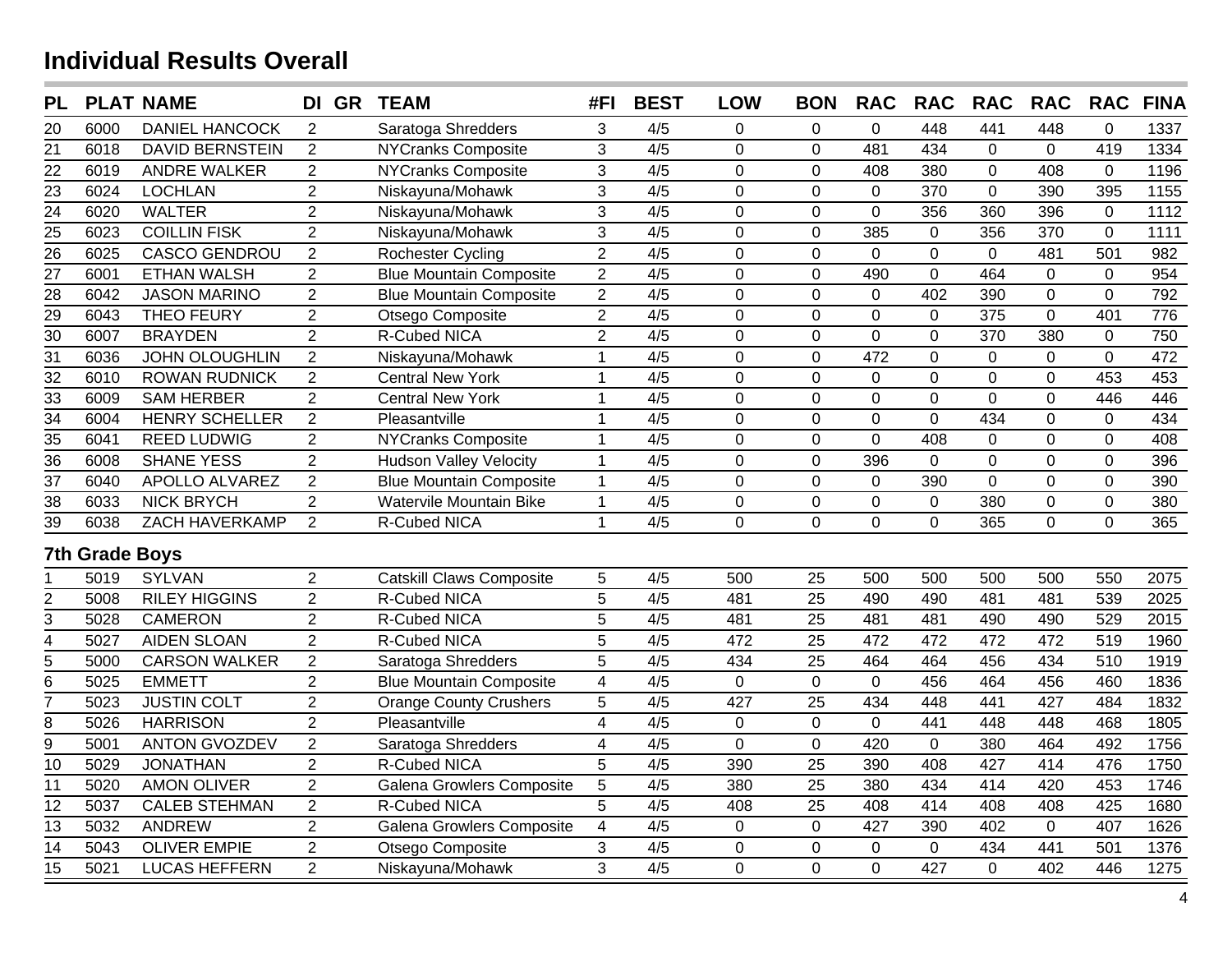| <b>PL</b>                           |                | <b>PLAT NAME</b>      | DI GR          | <b>TEAM</b>                       | #FI                     | <b>BEST</b>      | <b>LOW</b>     | <b>BON</b>       | <b>RAC</b>     | <b>RAC</b>     | <b>RAC</b>     | <b>RAC</b>     | <b>RAC</b>     | <b>FINA</b> |
|-------------------------------------|----------------|-----------------------|----------------|-----------------------------------|-------------------------|------------------|----------------|------------------|----------------|----------------|----------------|----------------|----------------|-------------|
| 16                                  | 5042           | <b>NOAH STARKEY</b>   | $\overline{2}$ | <b>Hudson Valley Velocity</b>     | 3                       | 4/5              | 0              | 0                | 0              | 396            | 390            | $\overline{0}$ | 439            | 1225        |
| 17                                  | 5044           | <b>AIDAN HUESTIS</b>  | $\overline{2}$ | Otsego Composite                  | 3                       | $\overline{4/5}$ | $\mathbf 0$    | $\overline{0}$   | $\mathbf 0$    | $\mathbf 0$    | 385            | 385            | 413            | 1183        |
| 18                                  | 5038           | <b>MATTHEW BEST</b>   | $\overline{2}$ | <b>Catskill Claws Composite</b>   | $\mathfrak{S}$          | 4/5              | $\mathbf 0$    | $\mathbf 0$      | $\mathbf 0$    | 402            | 370            | 370            | $\Omega$       | 1142        |
| $\overline{19}$                     | 5041           | <b>CONNOR HARRIS</b>  | $\overline{2}$ | Niskayuna/Mohawk                  | $\overline{3}$          | 4/5              | $\overline{0}$ | $\mathbf 0$      | 0              | $\overline{0}$ | 365            | 375            | 401            | 1141        |
| $\overline{20}$                     | 5009           | <b>COOPER SCOTT</b>   | $\overline{2}$ | R-Cubed NICA                      | $\overline{2}$          | 4/5              | $\overline{0}$ | $\mathbf 0$      | 456            | 420            | 0              | $\mathbf{0}$   | $\mathbf{0}$   | 876         |
| $\overline{21}$                     | 5010           | <b>WECK POOL</b>      | $\overline{2}$ | Dave Jordan Racing Juniors        | $\overline{2}$          | 4/5              | $\overline{0}$ | $\mathbf 0$      | 441            | $\mathbf 0$    | 0              | $\mathbf 0$    | 419            | 860         |
| $\overline{22}$                     | 5046           | <b>ARAN MCCART</b>    | $\overline{2}$ | <b>Grey Ghost Composite</b>       | $\overline{2}$          | 4/5              | $\overline{0}$ | $\mathbf 0$      | $\Omega$       | $\mathbf 0$    | 0              | 396            | 432            | 828         |
| $\overline{23}$                     | 5011           | <b>JACOB SELTZER</b>  | $\overline{2}$ | <b>ETR Composite</b>              | $\overline{2}$          | 4/5              | 0              | $\mathbf 0$      | 396            | $\mathbf 0$    | 0              | 380            | 0              | 776         |
| $\frac{124}{25}$<br>$\frac{25}{26}$ | 5007           | <b>BROCK LARSEN</b>   | $\overline{2}$ | R-Cubed NICA                      | $\mathbf{1}$            | 4/5              | $\overline{0}$ | $\mathbf 0$      | 448            | $\mathbf 0$    | $\overline{0}$ | $\mathbf 0$    | $\overline{0}$ | 448         |
|                                     | 5040           | <b>BEN KEMNAH</b>     | $\overline{2}$ | Galena Growlers Composite         | $\mathbf{1}$            | 4/5              | $\overline{0}$ | $\mathbf 0$      | $\mathbf 0$    | $\overline{0}$ | 420            | $\mathbf 0$    | 0              | 420         |
|                                     | 5033           | <b>KADEN BOBE</b>     | $\overline{c}$ | <b>ETR Composite</b>              | $\mathbf{1}$            | 4/5              | $\mathbf 0$    | $\mathbf 0$      | 414            | $\mathbf 0$    | 0              | 0              | $\mathbf{0}$   | 414         |
| $\overline{27}$                     | 5012           | <b>JAMES RUSSELL</b>  | $\overline{2}$ | <b>Independent Riders</b>         | $\mathbf{1}$            | 4/5              | $\mathbf 0$    | $\mathbf 0$      | 402            | $\pmb{0}$      | $\mathbf 0$    | $\mathbf 0$    | $\Omega$       | 402         |
| $\overline{28}$                     | 5003           | <b>TANNER SANDEL</b>  | $\overline{2}$ | Adirondack Velo Composite         | $\mathbf{1}$            | 4/5              | $\mathbf 0$    | $\mathbf 0$      | $\mathbf 0$    | $\mathbf 0$    | 396            | $\mathbf 0$    | $\overline{0}$ | 396         |
| $\overline{29}$                     | 5002           | <b>NOAH BERKOWITZ</b> | $\overline{2}$ | <b>Rivertowns Racing</b>          | $\mathbf{1}$            | $\overline{4/5}$ | $\mathbf 0$    | $\mathbf 0$      | $\mathbf 0$    | $\mathbf 0$    | $\mathbf 0$    | $\mathbf{0}$   | 395            | 395         |
| $\overline{30}$                     | 5022           | <b>MILES ELSON</b>    | $\overline{2}$ | Niskayuna/Mohawk                  | $\mathbf{1}$            | 4/5              | $\mathbf 0$    | $\mathbf 0$      | $\overline{0}$ | $\mathbf 0$    | $\mathbf 0$    | 390            | $\mathbf{0}$   | 390         |
| $\overline{31}$                     | 5005           | DYLAN RAGHAVAN        | $\overline{c}$ | Pleasantville                     | $\mathbf{1}$            | 4/5              | $\overline{0}$ | $\boldsymbol{0}$ | 385            | $\pmb{0}$      | $\overline{0}$ | $\mathbf 0$    | $\overline{0}$ | 385         |
| $\overline{32}$                     | 5017           | <b>KEVIN LOUGHLIN</b> | $\overline{2}$ | <b>Central New York</b>           | $\mathbf{1}$            | 4/5              | $\mathbf 0$    | $\mathbf 0$      | $\mathbf 0$    | $\pmb{0}$      | 375            | $\pmb{0}$      | $\mathbf 0$    | 375         |
| $\overline{33}$                     | 5045           | <b>JACKSON</b>        | $\overline{2}$ | <b>Rensselaer County Redtails</b> | $\mathbf{1}$            | 4/5              | $\mathbf 0$    | $\mathbf 0$      | $\mathbf 0$    | $\mathbf 0$    | $\mathbf 0$    | 365            | $\mathbf 0$    | 365         |
| $\overline{34}$                     | 5034           | <b>OLEN COSTELLO</b>  | $\overline{2}$ | Adirondack Velo Composite         | $\mathbf{1}$            | 4/5              | $\overline{0}$ | $\overline{0}$   | $\overline{0}$ | $\overline{0}$ | 360            | $\overline{0}$ | $\overline{0}$ | 360         |
|                                     | 6th Grade Boys |                       |                |                                   |                         |                  |                |                  |                |                |                |                |                |             |
|                                     | 4003           | <b>MAX FRONHOFER</b>  | $\overline{2}$ | <b>Grey Ghost Composite</b>       | 5                       | 4/5              | 441            | 25               | 490            | 500            | 481            | 441            | 539            | 2035        |
| $\overline{2}$                      | 4011           | <b>CONOR BUTTS</b>    | $\overline{2}$ | <b>Blue Mountain Composite</b>    | 5                       | 4/5              | 490            | $\overline{25}$  | 500            | 490            | 490            | 490            | 529            | 2034        |
| 3                                   | 4020           | <b>CAMERON DIBADJ</b> | 2              | <b>NYCranks Composite</b>         | 5                       | 4/5              | 472            | 25               | 472            | 481            | 472            | 472            | 519            | 1969        |
| $\overline{4}$                      | 4010           | <b>CEDRIC FORGUES</b> | $\overline{2}$ | <b>NYCranks Composite</b>         | $\overline{5}$          | 4/5              | 464            | $\overline{25}$  | 481            | 464            | 464            | 481            | 510            | 1961        |
| $\overline{5}$                      | 4015           | <b>BENJAMIN WALZ</b>  | $\overline{2}$ | <b>Central New York</b>           | $\overline{\mathbf{4}}$ | 4/5              | $\mathbf 0$    | $\mathbf 0$      | $\mathbf 0$    | 472            | 441            | 456            | 492            | 1861        |
| $\overline{6}$                      | 4004           | <b>REED LANDA</b>     | $\overline{2}$ | R-Cubed NICA                      | $\overline{\mathbf{4}}$ | 4/5              | $\overline{0}$ | $\overline{0}$   | 0              | 448            | 456            | 464            | 484            | 1852        |
| $\overline{7}$                      | 4002           | <b>JAMES "PETER"</b>  | $\overline{2}$ | R-Cubed NICA                      | 5                       | 4/5              | 420            | 25               | 441            | 420            | 434            | 434            | 446            | 1780        |
| $\overline{8}$                      | 4031           | <b>QUINTIN</b>        | $\overline{2}$ | <b>Central New York</b>           | $\overline{\mathbf{4}}$ | 4/5              | $\overline{0}$ | $\mathbf 0$      | $\mathbf 0$    | 434            | 427            | 414            | 468            | 1743        |
| $\overline{9}$                      | 4033           | <b>SAM BOGUMIL</b>    | $\overline{2}$ | Rochester Cycling                 | 3                       | 4/5              | $\mathbf 0$    | $\mathbf 0$      | 0              | $\mathbf 0$    | 500            | 500            | 550            | 1550        |
| $\overline{10}$                     | 4032           | <b>FRANCIS TOLMAN</b> | $\overline{2}$ | <b>Central New York</b>           | 3                       | 4/5              | $\mathbf 0$    | $\overline{0}$   | $\overline{0}$ | $\mathbf 0$    | 448            | 448            | 501            | 1397        |
| 11                                  | 4029           | <b>JACKSON FULLER</b> | $\overline{2}$ | Saratoga Shredders                | 3                       | 4/5              | $\mathbf 0$    | $\mathbf 0$      | $\overline{0}$ | $\mathbf 0$    | 420            | 420            | 460            | 1300        |
| 12                                  | 4007           | <b>OSCAR TROMBLEY</b> | $\overline{2}$ | <b>NYCranks Composite</b>         | 3                       | $\overline{4/5}$ | $\overline{0}$ | $\mathbf 0$      | 434            | 456            | 408            | $\overline{0}$ | $\overline{0}$ | 1298        |
| 13                                  | 4027           | <b>RYAN BURNS</b>     | $\overline{2}$ | <b>Hudson Valley Velocity</b>     | $\overline{3}$          | 4/5              | $\overline{0}$ | $\overline{0}$   | $\overline{0}$ | 427            | $\mathbf 0$    | 408            | 439            | 1274        |
| $\overline{14}$                     | 4026           | DYLAN RAGHAVAN        | $\overline{c}$ | Pleasantville                     | $\overline{\mathbf{4}}$ | 4/5              | $\mathbf 0$    | $\overline{0}$   | Upgrad         | 414            | $\mathbf 0$    | 402            | 425            | 1241        |
| 15                                  | 4028           | <b>SHAMUS</b>         | $\overline{2}$ | <b>Independent Riders</b>         | 3                       | 4/5              | $\pmb{0}$      | $\pmb{0}$        | 0              | 408            | 0              | 396            | 432            | 1236        |
| $\overline{16}$                     | 4034           | <b>SILAS ROSE</b>     | $\overline{2}$ | <b>Grey Ghost Composite</b>       | 3                       | 4/5              | $\overline{0}$ | $\overline{0}$   | $\overline{0}$ | $\mathbf 0$    | 402            | 390            | 407            | 1199        |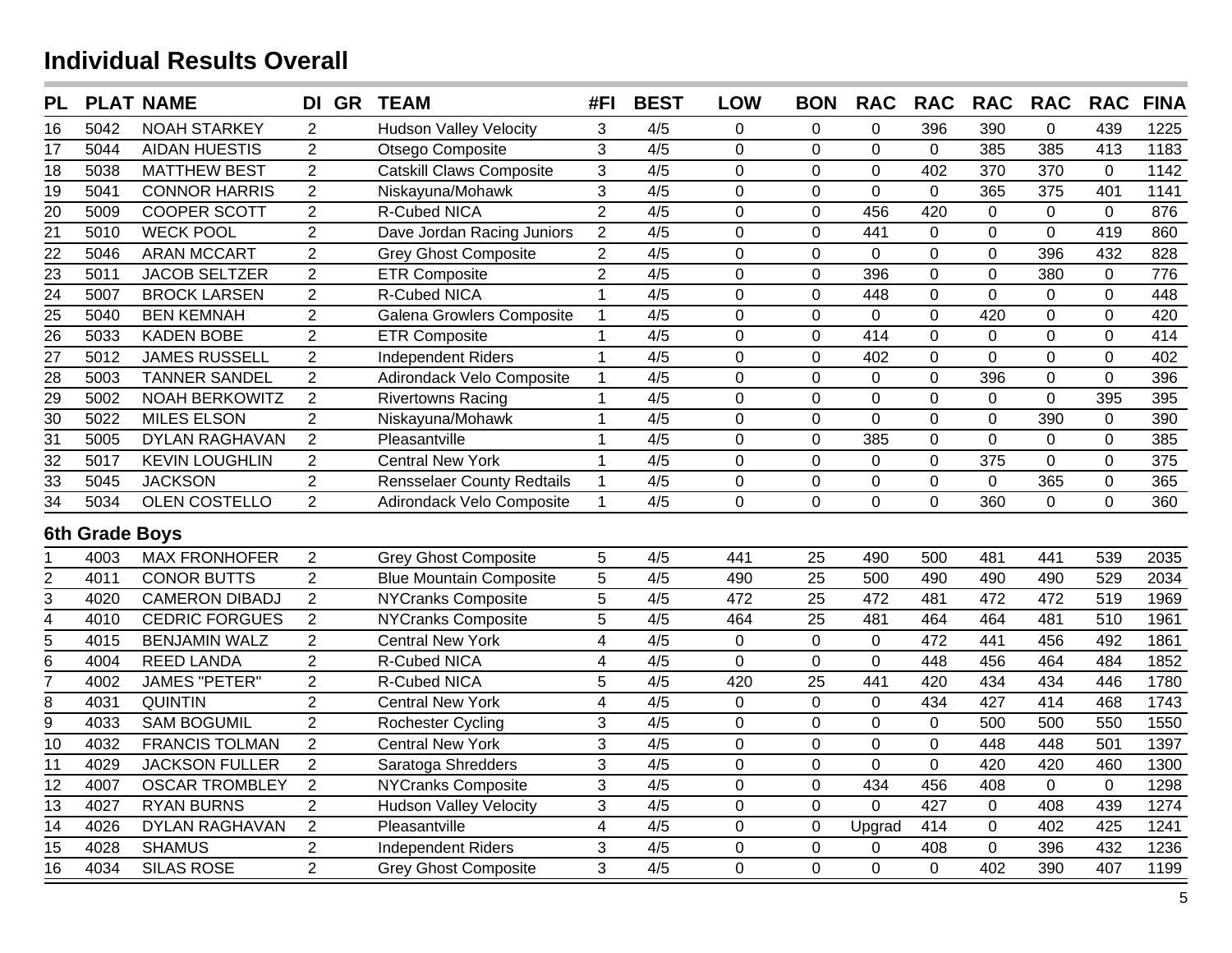| <b>PL</b>                                       |                     | <b>PLAT NAME</b>       | DI GR          | <b>TEAM</b>                       | #FI                     | <b>BEST</b>      | <b>LOW</b>     | <b>BON</b>      | <b>RAC</b>     | <b>RAC</b>     | <b>RAC</b>       | <b>RAC</b>       | <b>RAC</b>     | <b>FINA</b> |
|-------------------------------------------------|---------------------|------------------------|----------------|-----------------------------------|-------------------------|------------------|----------------|-----------------|----------------|----------------|------------------|------------------|----------------|-------------|
| 17                                              | 4025                | PHINEAS LAPUT          | $\overline{2}$ | <b>Catskill Claws Composite</b>   | 3                       | 4/5              | 0              | $\mathbf 0$     | $\mathbf 0$    | 390            | 0                | 385              | 413            | 1188        |
| $\overline{18}$                                 | 4006                | <b>JACOB DIIULIO</b>   | $\overline{2}$ | Saratoga Shredders                | $\overline{2}$          | $\overline{4/5}$ | $\mathbf 0$    | $\mathbf 0$     | $\overline{0}$ | 441            | 0                | 427              | $\Omega$       | 868         |
| $\overline{19}$                                 | 4030                | <b>CONOR GEARY</b>     | $\overline{2}$ | <b>Catskill Claws Composite</b>   | $\overline{2}$          | 4/5              | $\mathbf 0$    | $\mathbf 0$     | $\mathbf 0$    | 396            | 0                | $\mathbf 0$      | 401            | 797         |
| $\overline{20}$                                 | 4018                | <b>OLIVER</b>          | $\overline{2}$ | <b>Grey Ghost Composite</b>       | $\overline{2}$          | 4/5              | $\overline{0}$ | $\mathbf 0$     | $\mathbf 0$    | $\mathbf 0$    | 414              | 380              | $\mathbf{0}$   | 794         |
| $\overline{20}$                                 | 4019                | <b>ELIAS GLENN</b>     | $\overline{2}$ | <b>Grey Ghost Composite</b>       | $\overline{2}$          | 4/5              | $\overline{0}$ | $\mathbf 0$     | $\overline{0}$ | $\overline{0}$ | $\overline{0}$   | 375              | 419            | 794         |
| $\frac{22}{23}$<br>$\frac{23}{24}$              | 4035                | <b>ADISON BURNLEY</b>  | $\overline{2}$ | Rochester Cycling                 | $\mathbf{1}$            | 4/5              | 476            | $\mathbf 0$     |                |                |                  |                  | 476            | 476         |
|                                                 | 4016                | <b>COOPER MEAD</b>     | $\overline{2}$ | Saratoga Shredders                | $\mathbf{1}$            | 4/5              | $\overline{0}$ | $\mathbf 0$     | 464            | $\mathbf 0$    | $\overline{0}$   | 0                | $\overline{0}$ | 464         |
|                                                 | 4005                | <b>LUCIEN BOBE</b>     | $\overline{2}$ | <b>ETR Composite</b>              | $\mathbf 1$             | 4/5              | $\overline{0}$ | $\mathbf 0$     | 456            | $\overline{0}$ | $\overline{0}$   | 0                | $\overline{0}$ | 456         |
|                                                 | 5035                | <b>NOAH LOPEZ</b>      | $\overline{2}$ | Rochester Cycling                 | $\mathbf 1$             | 4/5              | $\overline{0}$ | $\mathbf 0$     | $\overline{0}$ | $\mathbf 0$    | 0                | $\mathbf 0$      | 453            | 453         |
|                                                 | 4001                | <b>XANDER</b>          | $\overline{2}$ | Pleasantville                     | $\mathbf{1}$            | $\overline{4/5}$ | $\overline{0}$ | $\mathbf 0$     | 448            | $\mathbf 0$    | $\overline{0}$   | $\overline{0}$   | $\overline{0}$ | 448         |
| $\frac{25}{26}$ $\frac{27}{28}$ $\frac{28}{29}$ | 4013                | <b>EMMOTT MILLER</b>   | $\overline{2}$ | Saratoga Shredders                | $\mathbf{1}$            | 4/5              | $\mathbf 0$    | $\mathbf 0$     | 427            | $\mathbf 0$    | 0                | $\mathbf 0$      | $\overline{0}$ | 427         |
|                                                 | 4023                | <b>COLIN GLASS</b>     | $\overline{2}$ | <b>Rivertowns Racing</b>          | $\mathbf{1}$            | 4/5              | $\mathbf 0$    | $\mathbf 0$     | $\mathbf 0$    | 402            | 0                | $\mathbf 0$      | $\overline{0}$ | 402         |
|                                                 | 4024                | ZAKARIAH (ZAK)         | $\overline{2}$ | <b>Rensselaer County Redtails</b> | $\mathbf{1}$            | 4/5              | $\mathbf 0$    | $\mathbf 0$     | $\mathbf 0$    | $\mathsf{O}$   | $\overline{0}$   | 370              | $\overline{0}$ | 370         |
|                                                 | <b>Varsity Boys</b> |                        |                |                                   |                         |                  |                |                 |                |                |                  |                  |                |             |
|                                                 | 62                  | <b>ANDREW SANCHEZ</b>  | $\overline{2}$ | Dave Jordan Racing Juniors        | 5                       | 4/5              | 565            | 25              | 565            | 575            | 575              | 565              | 625            | 2365        |
|                                                 | 59                  | <b>JACOB GILSON</b>    | $\overline{2}$ | Niskayuna/Mohawk                  | 5                       | 4/5              | 556            | $\overline{25}$ | 556            | 565            | 565              | 575              | 576            | 2306        |
| $rac{2}{3}$                                     | 51                  | <b>KALEB TOSCANO</b>   | $\overline{2}$ | <b>Central New York</b>           | 5                       | 4/5              | 535            | 25              | 575            | 556            | 556              | 556              | 535            | 2268        |
| $\overline{4}$                                  | 61                  | <b>JACOB MCCARTHY</b>  | $\overline{2}$ | Niskayuna/Mohawk                  | $\overline{5}$          | 4/5              | 539            | $\overline{25}$ | 539            | 547            | $\overline{547}$ | 539              | 604            | 2262        |
| $\overline{5}$                                  | 53                  | <b>LUCAS BARAD</b>     | $\overline{2}$ | <b>ETR Composite</b>              | $\overline{5}$          | 4/5              | 516            | 25              | 531            | 539            | 539              | 516              | 614            | 2248        |
| $\overline{6}$                                  | 60                  | <b>BRAYDEN</b>         | $\overline{2}$ | <b>Grey Ghost Composite</b>       | $\overline{5}$          | 4/5              | 502            | $\overline{25}$ | 502            | 502            | 509              | $\overline{531}$ | 594            | 2161        |
| 7                                               | 57                  | <b>JAMES MCKINLEY</b>  | $\overline{2}$ | <b>NYCranks Composite</b>         | $\overline{\mathbf{4}}$ | 4/5              | $\mathbf 0$    | $\mathbf 0$     | 547            | 531            | 531              | 547              | $\mathbf 0$    | 2156        |
| 8                                               | 55                  | <b>JOHN BEDNAREK</b>   | $\overline{2}$ | R-Cubed NICA                      | $\overline{\mathbf{4}}$ | 4/5              | $\overline{0}$ | $\mathbf 0$     | $\mathbf 0$    | 523            | 523              | $\overline{523}$ | 567            | 2136        |
| $\overline{9}$                                  | 50                  | <b>COLLIN</b>          | $\overline{2}$ | R-Cubed NICA                      | 5                       | 4/5              | 489            | 25              | 509            | 489            | 502              | 495              | 551            | 2082        |
| $\overline{10}$                                 | $\overline{52}$     | <b>SILAS MARVIN</b>    | $\overline{2}$ | R-Cubed NICA                      | $\overline{4}$          | 4/5              | $\overline{0}$ | $\overline{0}$  | $\overline{0}$ | 495            | $\overline{516}$ | 509              | 543            | 2063        |
| $\overline{11}$                                 | 58                  | <b>JASON SENDEK</b>    | $\overline{2}$ | Pleasantville                     | 3                       | 4/5              | $\overline{0}$ | $\overline{0}$  | 516            | 509            | 0                | $\mathbf{0}$     | 559            | 1584        |
| $\overline{12}$                                 | $\overline{54}$     | <b>LUCAS SCHADE</b>    | $\overline{2}$ | <b>ETR Composite</b>              | 3                       | 4/5              | $\mathbf 0$    | $\mathbf 0$     | $\mathbf 0$    | $\mathbf 0$    | 495              | 502              | 585            | 1582        |
| $\overline{13}$                                 | 56                  | <b>ALEXANDER</b>       | $\overline{2}$ | Pleasantville                     | $\overline{2}$          | 4/5              | $\overline{0}$ | $\mathbf{0}$    | 523            | 516            | $\overline{0}$   | $\overline{0}$   | $\Omega$       | 1039        |
|                                                 | <b>JV Boys</b>      |                        |                |                                   |                         |                  |                |                 |                |                |                  |                  |                |             |
|                                                 | 219                 | <b>DREW BROOKS</b>     | $\overline{2}$ | Galena Growlers Composite         | 4                       | 4/5              | $\mathbf 0$    | $\mathbf 0$     | $\mathbf 0$    | 530            | 540              | 540              | 590            | 2200        |
|                                                 | 208                 | <b>EWAN</b>            | $\overline{2}$ | Pleasantville                     | 5                       | 4/5              | 496            | $\overline{25}$ | 530            | 540            | 496              | 530              | 569            | 2194        |
| $\frac{2}{3}$                                   | 213                 | <b>KLODEN RAPP</b>     | $\overline{2}$ | Chenango Composite                | $\overline{5}$          | 4/5              | 488            | $\overline{25}$ | 512            | 504            | 512              | 488              | 579            | 2132        |
| $\overline{4}$                                  | 242                 | <b>TROY WERTHNER</b>   | $\overline{2}$ | <b>NYCranks Composite</b>         | 5                       | 4/5              | $\overline{0}$ | 25              | Upgrad         | 521            | 488              | 521              | 559            | 2114        |
| $\frac{1}{6}$                                   | 207                 | <b>NIKIAN SAUTHOFF</b> | $\overline{2}$ | Pleasantville                     | 5                       | 4/5              | 481            | 25              | 504            | 481            | 530              | 512              | 532            | 2103        |
|                                                 | 212                 | <b>JASPER TRAVIS</b>   | $\overline{2}$ | R-Cubed NICA                      | 5                       | 4/5              | 488            | 25              | 488            | 496            | 521              | 496              | 541            | 2079        |
| $\overline{7}$                                  | 215                 | <b>JOSEPH SEIDEL</b>   | $\overline{2}$ | <b>ETR Composite</b>              | $\overline{4}$          | 4/5              | $\overline{0}$ | $\overline{0}$  | 521            | 512            | 481              | $\mathbf{0}$     | 550            | 2064        |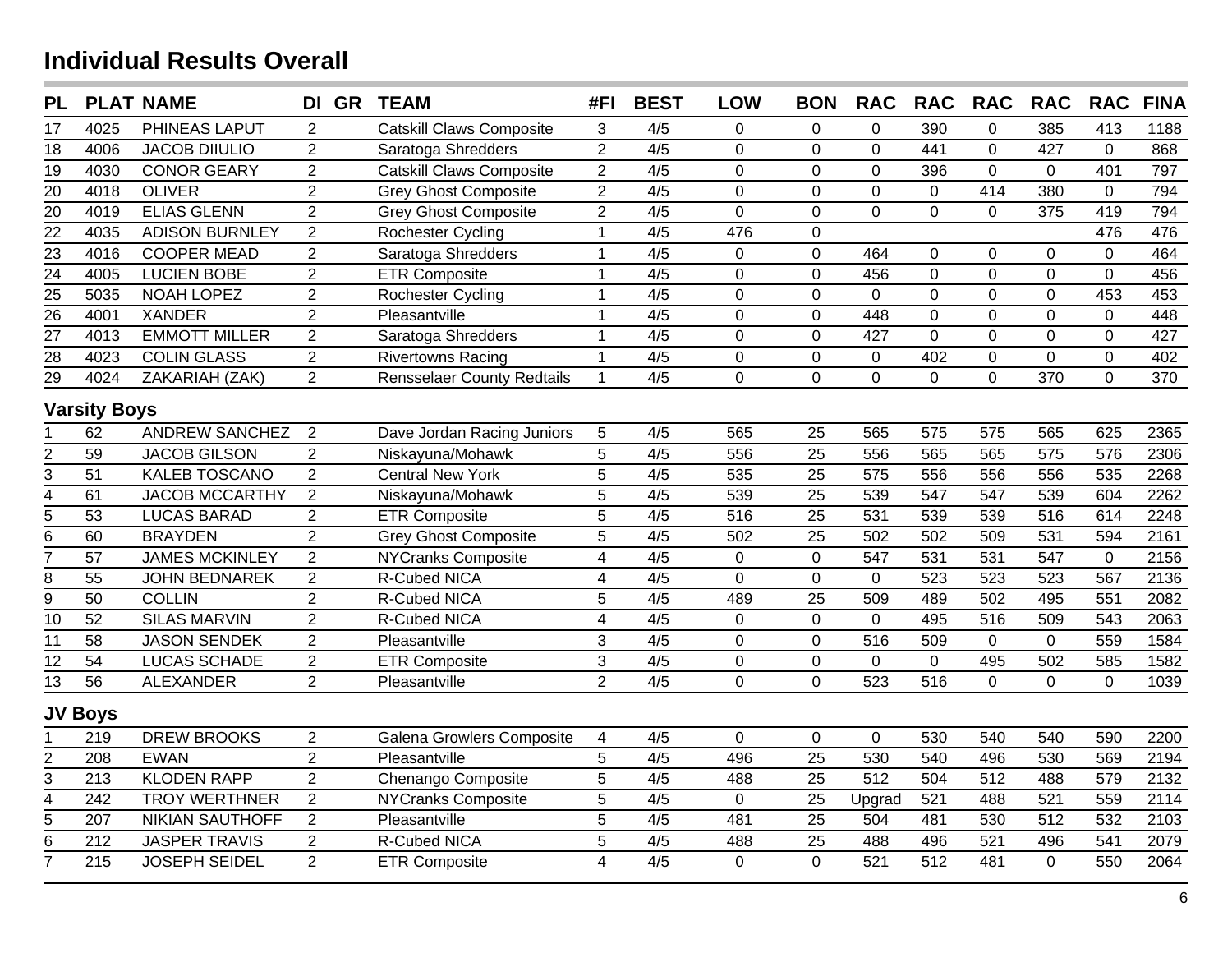| <b>PL</b>                       |                  | <b>PLAT NAME</b>      | DI GR TEAM     |                                  | #FI                     | <b>BEST</b> | <b>LOW</b>     | <b>BON</b>      | <b>RAC</b>  | <b>RAC</b>   | <b>RAC</b>     | <b>RAC</b>     | <b>RAC</b>       | <b>FINA</b> |
|---------------------------------|------------------|-----------------------|----------------|----------------------------------|-------------------------|-------------|----------------|-----------------|-------------|--------------|----------------|----------------|------------------|-------------|
| 8                               | 241              | <b>JON TABER</b>      | 2              | <b>Central New York</b>          | 5                       | 4/5         | $\mathbf 0$    | 25              | Upgrad      | 488          | 504            | 504            | 508              | 2029        |
| $\overline{9}$                  | $\overline{214}$ | <b>TYLER HOPKINS</b>  | $\overline{2}$ | Chenango Composite               | $\overline{5}$          | 4/5         | 454            | $\overline{25}$ | 496         | 454          | 474            | 467            | $\overline{516}$ | 1978        |
| $\overline{10}$                 | 211              | <b>CHARLES</b>        | $\overline{2}$ | R-Cubed NICA                     | 5                       | 4/5         | 420            | 25              | 467         | 448          | 420            | 481            | 524              | 1945        |
| 11                              | 210              | PHILLIP MAUGHAN       | $\overline{2}$ | R-Cubed NICA                     | 5                       | 4/5         | 442            | 25              | 442         | 474          | 467            | 448            | 486              | 1900        |
| 12                              | 201              | <b>DAVID VERWYS</b>   | $\overline{2}$ | R-Cubed NICA                     | $\overline{4}$          | 4/5         | $\overline{0}$ | $\mathbf{0}$    | 474         | 442          | 460            | $\mathbf{0}$   | 500              | 1876        |
| $\overline{13}$                 | $\overline{221}$ | <b>GARRET WIDER</b>   | $\overline{2}$ | <b>NYCranks Composite</b>        | $\overline{4}$          | 4/5         | $\overline{0}$ | $\overline{0}$  | 448         | $\mathbf 0$  | 454            | 474            | 493              | 1869        |
| $\overline{14}$                 | 233              | <b>STEVEN BROWN</b>   | $\overline{2}$ | <b>Galena Growlers Composite</b> | 5                       | 4/5         | 415            | 25              | 425         | 425          | 415            | 454            | 479              | 1808        |
| $\overline{15}$                 | 224              | <b>GARRETT</b>        | $\overline{2}$ | Niskayuna/Mohawk                 | 5                       | 4/5         | 430            | 25              | 436         | 430          | 430            | 442            | 472              | 1805        |
| $\overline{16}$                 | 205              | <b>NATHAN HEAVNER</b> | $\overline{2}$ | Otsego Composite                 | $\overline{\mathbf{4}}$ | 4/5         | $\mathbf 0$    | $\mathbf 0$     | 0           | 405          | 448            | 425            | 435              | 1713        |
| $\overline{17}$                 | $\overline{209}$ | <b>CONNOR COOPER</b>  | $\overline{2}$ | R-Cubed NICA                     | 5                       | 4/5         | 400            | 25              | 415         | 410          | 400            | 405            | 429              | 1684        |
| $\overline{18}$                 | 220              | <b>GRAYSON BOYER</b>  | $\overline{2}$ | <b>Galena Growlers Composite</b> | $\overline{4}$          | 4/5         | $\mathbf 0$    | $\mathbf 0$     | 410         | 388          | 405            | $\mathbf 0$    | 453              | 1656        |
| $\overline{19}$                 | 232              | <b>RYAN WALSH</b>     | $\overline{2}$ | <b>Catskill Claws Composite</b>  | 5                       | 4/5         | 384            | $\overline{25}$ | 400         | 396          | 384            | 392            | 441              | 1654        |
| $\overline{20}$                 | 222              | <b>LUKE</b>           | $\overline{2}$ | <b>NYCranks Composite</b>        | $\overline{4}$          | 4/5         | $\mathbf 0$    | $\mathbf{0}$    | $\mathbf 0$ | 372          | 392            | 420            | 447              | 1631        |
| $\overline{21}$                 | 235              | <b>DAN THOMPSON</b>   | $\overline{c}$ | Galena Growlers Composite        | $\overline{4}$          | 4/5         | $\mathbf 0$    | $\mathbf 0$     | 0           | 384          | 388            | 415            | 419              | 1606        |
| $\overline{22}$                 | 231              | <b>NOLAN BROWN</b>    | $\overline{2}$ | <b>Catskill Claws Composite</b>  | 5                       | 4/5         | 376            | 25              | 392         | 376          | 380            | 400            | 404              | 1601        |
| $\overline{23}$                 | 227              | <b>NOLAN MCCARTHY</b> | 2              | Rochester Cycling                | $\overline{\mathbf{4}}$ | 4/5         | $\mathbf 0$    | $\mathbf 0$     | 396         | 380          | $\mathbf 0$    | 388            | 409              | 1573        |
| $\frac{24}{ }$                  | 203              | <b>TROY CONNER</b>    | $\overline{2}$ | Rochester Cycling                | 3                       | 4/5         | $\mathbf 0$    | $\mathbf 0$     | 454         | $\mathbf 0$  | 410            | $\mathbf 0$    | 465              | 1329        |
|                                 | 225              | <b>SEAN MCLANE</b>    | $\overline{2}$ | Niskayuna/Mohawk                 | 3                       | 4/5         | $\mathbf 0$    | $\mathbf 0$     | 430         | $\mathbf 0$  | $\mathbf 0$    | 436            | 459              | 1325        |
| $\frac{25}{26}$ $\frac{26}{27}$ | 204              | <b>JORDAN</b>         | $\overline{2}$ | Otsego Composite                 | $\mathfrak{S}$          | 4/5         | $\mathbf 0$    | $\mathbf 0$     | 460         | 436          | 425            | $\mathbf 0$    | $\mathbf{0}$     | 1321        |
|                                 | $\overline{243}$ | <b>AIDAN HOYT</b>     | $\overline{2}$ | Chenango Composite               | $\overline{3}$          | 4/5         | $\mathbf 0$    | $\mathbf 0$     | $\mathbf 0$ | 420          | 436            | 460            | $\mathbf{0}$     | 1316        |
| $\overline{28}$                 | 226              | <b>BOHDAN KINAL</b>   | $\overline{2}$ | Niskayuna/Mohawk                 | $\overline{3}$          | 4/5         | $\mathbf 0$    | $\mathbf 0$     | $\mathbf 0$ | 415          | 442            | 430            | $\overline{0}$   | 1287        |
| $\frac{29}{30}$                 | 236              | <b>ANDREW</b>         | $\overline{2}$ | <b>Galena Growlers Composite</b> | $\mathfrak{S}$          | 4/5         | $\mathbf 0$    | $\mathbf 0$     | $\mathbf 0$ | $\mathbf 0$  | 396            | 410            | 424              | 1230        |
|                                 | 239              | <b>OWEN GRABICKI</b>  | $\overline{2}$ | Niskayuna/Mohawk                 | 3                       | 4/5         | $\overline{0}$ | $\mathbf{0}$    | $\mathbf 0$ | 392          | $\overline{0}$ | 396            | 414              | 1202        |
| $\overline{31}$                 | 202              | <b>JOSEPH MARINO</b>  | $\overline{2}$ | <b>Blue Mountain Composite</b>   | $\overline{2}$          | 4/5         | $\overline{0}$ | $\mathbf 0$     | 481         | 460          | $\overline{0}$ | $\mathbf{0}$   | $\overline{0}$   | 941         |
| $\overline{32}$                 | 238              | <b>ZACHARY STEIN</b>  | $\overline{2}$ | <b>NYCranks Composite</b>        | $\overline{2}$          | 4/5         | $\overline{0}$ | $\overline{0}$  | 420         | 400          | $\overline{0}$ | $\mathbf{0}$   | $\overline{0}$   | 820         |
| $\overline{33}$                 | 216              | <b>OWEN BALLARD</b>   | $\overline{c}$ | <b>Independent Riders</b>        | $\mathbf{1}$            | 4/5         | $\mathbf 0$    | $\mathbf 0$     | 540         | $\mathbf 0$  | $\overline{0}$ | $\mathbf 0$    | $\mathbf 0$      | 540         |
| $\overline{34}$                 | 200              | <b>ROBIN N'DOLO</b>   | $\overline{2}$ | Saratoga Shredders               | $\mathbf{1}$            | 4/5         | $\mathsf 0$    | $\pmb{0}$       | 0           | 467          | 0              | $\pmb{0}$      | $\mathbf 0$      | 467         |
| $\overline{35}$                 | 223              | <b>BEN KUDELKA</b>    | 2              | NYCranks Composite               | $\mathbf{1}$            | 4/5         | $\overline{0}$ | $\overline{0}$  | 405         | $\mathbf{0}$ | $\overline{0}$ | $\overline{0}$ | $\overline{0}$   | 405         |
|                                 |                  | <b>Sophomore Boys</b> |                |                                  |                         |             |                |                 |             |              |                |                |                  |             |
|                                 | 500              | <b>OWEN LETTERMAN</b> | $\overline{2}$ | <b>R-Cubed NICA</b>              | 5                       | 4/5         | 441            | 25              | 490         | 441          | 500            | 500            | 550              | 2065        |
| 2                               | 507              | <b>CARTER MOOERS</b>  | $\overline{2}$ | <b>NYCranks Composite</b>        | 5                       | 4/5         | 472            | 25              | 472         | 481          | 481            | 490            | 519              | 1996        |
| $\overline{3}$                  | 502              | <b>LUKE ZEBELMAN</b>  | $\overline{2}$ | Pleasantville                    | $\overline{4}$          | 4/5         | $\mathbf 0$    | $\mathbf{0}$    | $\mathbf 0$ | 472          | 490            | 481            | 539              | 1982        |
| $\overline{4}$                  | 512              | <b>MAX RUSSO</b>      | $\overline{2}$ | NYCranks Composite               | 5                       | 4/5         | 448            | 25              | 481         | 500          | 448            | 464            | 492              | 1962        |
| $\overline{5}$                  | 522              | <b>RYAN DEMEO</b>     | $\overline{2}$ | <b>NYCranks Composite</b>        | $\overline{5}$          | 4/5         | 434            | $\overline{25}$ | 441         | 490          | 434            | 448            | 484              | 1888        |
| $\overline{6}$                  | 520              | <b>OWEN EVANS</b>     | $\overline{2}$ | Rochester Cycling                | 5                       | 4/5         | 360            | 25              | 464         | 456          | 420            | 360            | 510              | 1875        |
| $\overline{7}$                  | 509              | <b>BEN WIKE</b>       | $\overline{2}$ | Pleasantville                    | 4                       | 4/5         | $\mathbf 0$    | 0               | 448         | 464          | 456            | 472            | $\Omega$         | 1840        |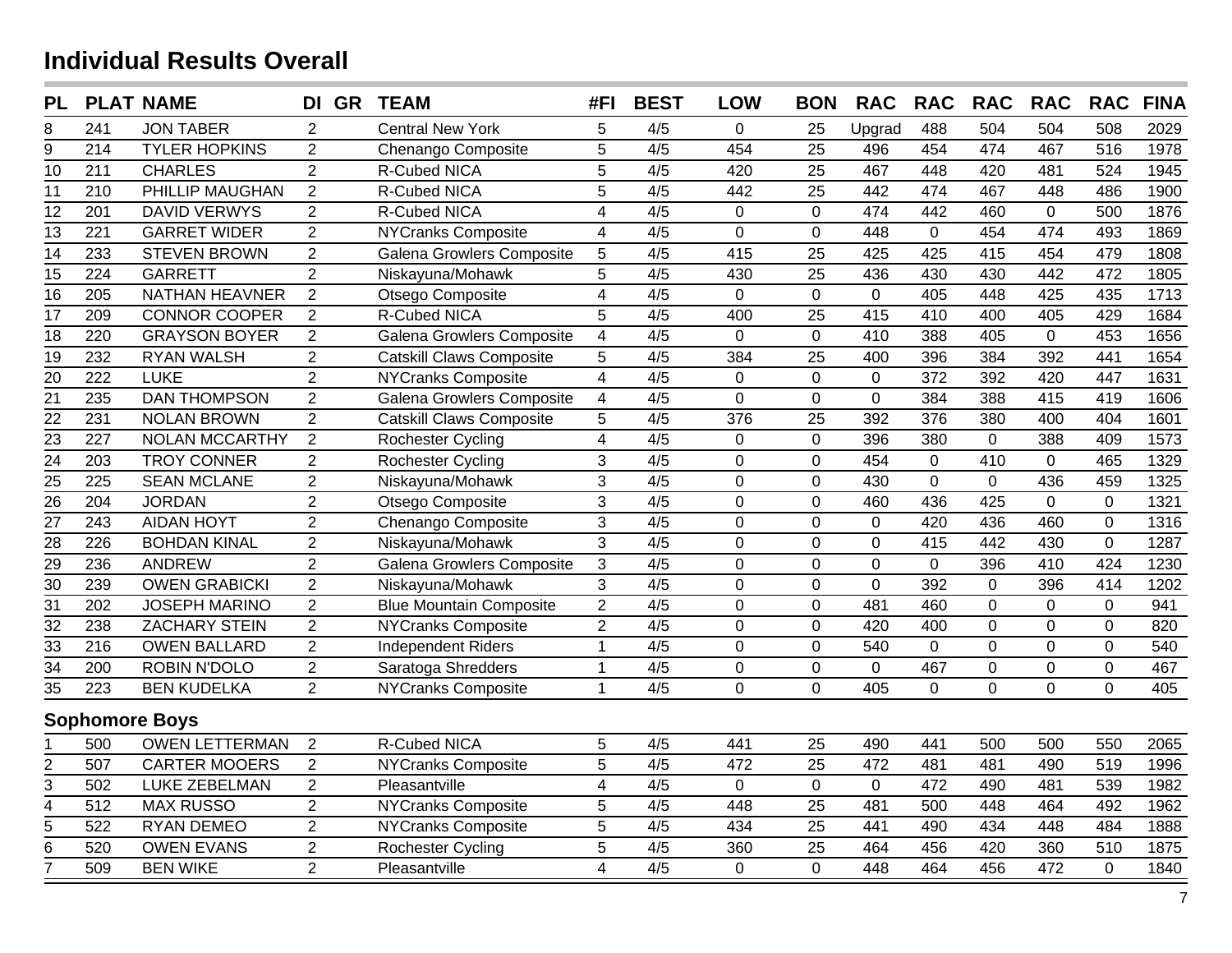| <b>PL</b>                          |                      | <b>PLAT NAME</b>       | DI GR TEAM     |                                 | #FI                     | <b>BEST</b> | <b>LOW</b>     | <b>BON</b>      | <b>RAC</b>     | <b>RAC</b>     | <b>RAC</b>     | <b>RAC</b>     | <b>RAC</b>     | <b>FINA</b> |
|------------------------------------|----------------------|------------------------|----------------|---------------------------------|-------------------------|-------------|----------------|-----------------|----------------|----------------|----------------|----------------|----------------|-------------|
| 8                                  | 519                  | <b>NATHAN REED</b>     | 2              | <b>Grey Ghost Composite</b>     | 5                       | 4/5         | 402            | 25              | 434            | 402            | 427            | 414            | 529            | 1829        |
| 9                                  | $\overline{515}$     | <b>COLIN SHERIDAN</b>  | $\overline{2}$ | <b>Blue Mountain Composite</b>  | $\overline{5}$          | 4/5         | 414            | $\overline{25}$ | 427            | 414            | 472            | 441            | 453            | 1818        |
| 10                                 | 501                  | <b>WILLIAM SULAS</b>   | $\overline{2}$ | Otsego Composite                | 5                       | 4/5         | 385            | 25              | 414            | 385            | 408            | 456            | 501            | 1804        |
| $\overline{11}$                    | $\overline{511}$     | <b>JAKE RUSSO</b>      | $\overline{2}$ | <b>NYCranks Composite</b>       | $\overline{5}$          | 4/5         | 360            | $\overline{25}$ | 420            | 434            | 360            | 420            | 460            | 1759        |
| 12                                 | 518                  | <b>LUCAS ALBER</b>     | $\overline{2}$ | Niskayuna/Mohawk                | 5                       | 4/5         | 385            | 25              | 385            | 420            | 441            | 396            | 468            | 1750        |
| $\overline{13}$                    | 532                  | <b>BANYAN LOVE</b>     | $\overline{2}$ | <b>Fingerlakes Composite</b>    | 5                       | 4/5         | 380            | 25              | 402            | 380            | 385            | 390            | 432            | 1634        |
| $\overline{14}$                    | 526                  | <b>ALEX DOWNS</b>      | $\overline{c}$ | R-Cubed NICA                    | 5                       | 4/5         | 352            | 25              | 390            | 365            | 352            | 375            | 419            | 1574        |
| $\overline{15}$                    | 534                  | <b>LUCCA BARRY</b>     | $\overline{2}$ | Niskayuna/Mohawk                | $\overline{4}$          | 4/5         | $\mathbf 0$    | $\mathbf 0$     | 408            | 370            | 380            | $\mathbf 0$    | 395            | 1553        |
| $\overline{16}$                    | 529                  | <b>CHARLIE SHELDON</b> | $\overline{2}$ | Galena Growlers Composite       | $\overline{4}$          | 4/5         | $\mathbf 0$    | $\mathbf 0$     | $\mathbf 0$    | 356            | 340            | 365            | 389            | 1450        |
| $\overline{17}$                    | 516                  | <b>SAM GRIFF</b>       | $\overline{2}$ | Pleasantville                   | $\mathbf{3}$            | 4/5         | $\overline{0}$ | $\mathbf 0$     | 0              | 448            | 464            | 427            | $\mathbf 0$    | 1339        |
| $\overline{18}$                    | 503                  | <b>MICHAEL</b>         | $\overline{2}$ | R-Cubed NICA                    | $\mathbf{3}$            | 4/5         | $\overline{0}$ | $\mathbf 0$     | $\mathbf 0$    | $\mathbf{0}$   | 414            | 434            | 476            | 1324        |
| $\overline{19}$                    | 539                  | <b>MATTEO BLUM</b>     | $\overline{2}$ | Pleasantville                   | 3                       | 4/5         | $\overline{0}$ | $\mathbf 0$     | 0              | 408            | 390            | $\mathbf 0$    | 446            | 1244        |
| $\overline{20}$                    | 514                  | <b>PATRICK GILBERT</b> | $\overline{2}$ | Niskayuna/Mohawk                | $\overline{3}$          | 4/5         | $\overline{0}$ | $\mathbf 0$     | $\overline{0}$ | 390            | 402            | 408            | $\mathbf{0}$   | 1200        |
| $\overline{21}$                    | 523                  | <b>BENJAMIN</b>        | $\overline{2}$ | <b>Catskill Claws Composite</b> | 3                       | 4/5         | 0              | $\mathbf 0$     | 0              | $\mathbf 0$    | 370            | 380            | 413            | 1163        |
| $\overline{22}$                    | 530                  | <b>EBEN PERKINS</b>    | $\overline{2}$ | R-Cubed NICA                    | 3                       | 4/5         | 0              | $\mathbf 0$     | $\mathbf 0$    | $\mathbf 0$    | 375            | 385            | 401            | 1161        |
| $\overline{23}$                    | $\overline{543}$     | <b>NASH ROBERTS</b>    | $\overline{2}$ | <b>Independent Riders</b>       | 3                       | 4/5         | $\mathbf 0$    | $\mathbf 0$     | $\mathbf 0$    | 396            | 396            | 356            | $\mathbf 0$    | 1148        |
| $\overline{24}$                    | 536                  | <b>GERIK RYNSKI</b>    | $\overline{2}$ | Rochester Cycling               | 3                       | 4/5         | $\overline{0}$ | $\mathbf 0$     | $\overline{0}$ | $\mathbf 0$    | 356            | 370            | 407            | 1133        |
|                                    | 504                  | <b>SIMON KANE</b>      | $\overline{2}$ | <b>NYCranks Composite</b>       | $\overline{2}$          | 4/5         | $\overline{0}$ | $\mathbf 0$     | $\mathbf 0$    | 427            | $\mathbf 0$    | $\mathbf 0$    | 439            | 866         |
| $\frac{25}{26}$<br>$\frac{27}{28}$ | 535                  | <b>DREW MARGELOT</b>   | $\overline{2}$ | R-Cubed NICA                    | $\overline{2}$          | 4/5         | $\overline{0}$ | $\mathbf 0$     | $\mathbf 0$    | 375            | $\mathbf 0$    | 402            | $\mathbf 0$    | 777         |
|                                    | 541                  | <b>GABE LUNIN-PACK</b> | $\overline{2}$ | <b>ETR Composite</b>            | $\overline{2}$          | 4/5         | $\overline{0}$ | $\mathbf{0}$    | $\overline{0}$ | 360            | $\mathbf 0$    | $\mathbf 0$    | 384            | 744         |
|                                    | 508                  | <b>TROY WERTHNER</b>   | $\overline{2}$ | <b>NYCranks Composite</b>       | $\mathbf{1}$            | 4/5         | $\overline{0}$ | $\mathbf 0$     | 500            | $\mathsf 0$    | $\mathbf 0$    | $\overline{0}$ | $\Omega$       | 500         |
| $\frac{1}{29}$ $\frac{29}{30}$     | 506                  | <b>MATT MUNAFO</b>     | $\overline{2}$ | Niskayuna/Mohawk                | $\mathbf{1}$            | 4/5         | $\mathbf 0$    | $\mathbf 0$     | 456            | $\mathbf 0$    | $\overline{0}$ | $\mathbf 0$    | $\mathbf 0$    | 456         |
|                                    | 547                  | <b>LUCAS WEINMAN</b>   | $\overline{2}$ | <b>Hudson Valley Velocity</b>   | $\mathbf 1$             | 4/5         | 425            | $\mathbf 0$     |                |                |                |                | 425            | 425         |
| $\overline{31}$                    | 524                  | <b>CHRISTOPHER</b>     | $\overline{2}$ | <b>Catskill Claws Composite</b> | $\mathbf{1}$            | 4/5         | $\overline{0}$ | $\mathbf 0$     | 396            | $\mathbf 0$    | $\overline{0}$ | $\mathbf 0$    | $\overline{0}$ | 396         |
| $\overline{32}$                    | 538                  | <b>KHANG DO</b>        | $\overline{2}$ | <b>ETR Composite</b>            | $\mathbf{1}$            | 4/5         | $\overline{0}$ | $\mathbf 0$     | 380            | $\mathbf 0$    | $\overline{0}$ | $\mathbf 0$    | $\overline{0}$ | 380         |
| $\overline{33}$                    | 544                  | <b>JOHNNY MUDGE</b>    | $\overline{2}$ | <b>Watervile Mountain Bike</b>  | $\mathbf{1}$            | 4/5         | $\mathbf 0$    | $\mathbf 0$     | $\mathbf 0$    | $\mathbf 0$    | 365            | $\mathbf 0$    | $\overline{0}$ | 365         |
| $\overline{34}$                    | 510                  | <b>JACK TUCKER</b>     | $\overline{2}$ | <b>Watervile Mountain Bike</b>  | $\overline{1}$          | 4/5         | $\overline{0}$ | $\mathbf 0$     | $\overline{0}$ | $\overline{0}$ | 348            | $\overline{0}$ | $\mathbf 0$    | 348         |
| $\overline{35}$                    | 505                  | DOMINIC DURSO          | $\overline{2}$ | <b>Fingerlakes Composite</b>    | $\mathbf{1}$            | 4/5         | $\mathbf 0$    | $\Omega$        | 0              | $\mathbf 0$    | 344            | $\mathbf{0}$   | $\Omega$       | 344         |
|                                    | <b>Freshman Boys</b> |                        |                |                                 |                         |             |                |                 |                |                |                |                |                |             |
|                                    | 817                  | <b>JAXSON CALICE</b>   | $\overline{2}$ | Chenango Composite              | 5                       | 4/5         | 481            | 25              | 481            | 500            | 500            | 500            | 539            | 2064        |
|                                    | 828                  | <b>LANDON KINAL</b>    | $\overline{2}$ | Niskayuna/Mohawk                | 5                       | 4/5         | 472            | 25              | 490            | 481            | 490            | 472            | 550            | 2036        |
| $\frac{2}{3}$                      | 818                  | <b>JACK</b>            | $\overline{2}$ | Chenango Composite              | 5                       | 4/5         | 464            | 25              | 464            | 472            | 481            | 481            | 519            | 1978        |
| $\overline{4}$                     | 827                  | <b>LAWTON DENIS</b>    | $\overline{2}$ | Niskayuna/Mohawk                | $\overline{\mathbf{4}}$ | 4/5         | $\mathbf 0$    | $\mathbf{0}$    | 0              | 490            | 464            | 490            | 529            | 1973        |
| $\overline{5}$                     | 834                  | <b>ETHAN HIGGINS</b>   | $\overline{2}$ | R-Cubed NICA                    | 5                       | 4/5         | 402            | 25              | 472            | 441            | 427            | 402            | 510            | 1875        |
| $\overline{6}$                     | 824                  | <b>BRAEDON BAKER</b>   | $\overline{2}$ | Galena Growlers Composite       | 5                       | 4/5         | 434            | 25              | 434            | 456            | 448            | 464            | 468            | 1861        |
| $\overline{7}$                     | 851                  | <b>ETHAN ADAMS</b>     | $\overline{2}$ | <b>Grey Ghost Composite</b>     | $\overline{\mathbf{4}}$ | 4/5         | $\Omega$       | $\overline{0}$  | 0              | 427            | 434            | 441            | 484            | 1786        |